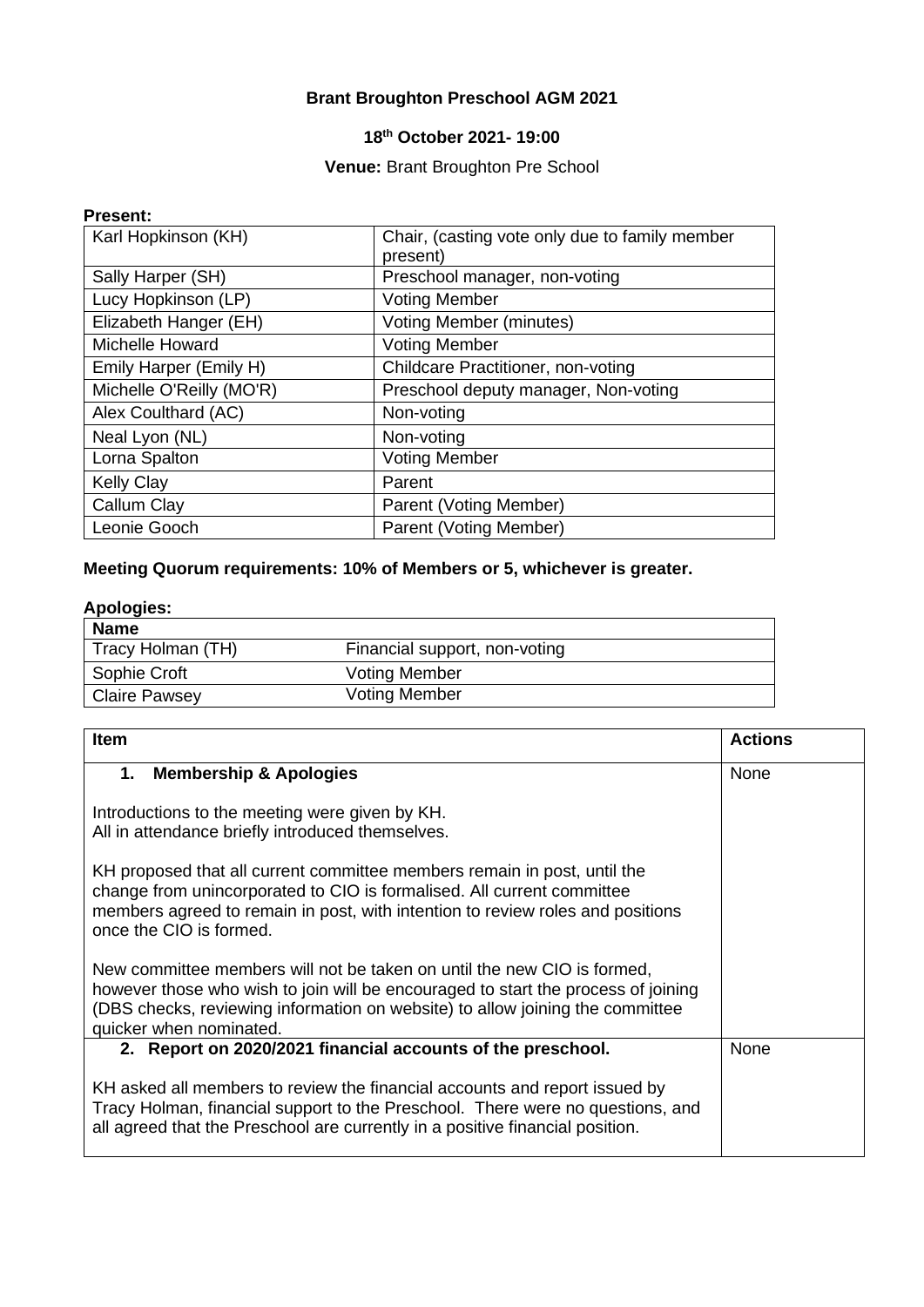| 3. Chairperson's report on behalf of the committee.                                        |      |
|--------------------------------------------------------------------------------------------|------|
| Karl Hopkinson (KH) read out a report. Key notes included:                                 | None |
| Heartfelt thanks to Sally, Michelle and Emily who work tirelessly to                       |      |
| provide a special place for the children to learn and flourish at Brant                    |      |
| Broughton Preschool. A round of applause was given to all the staff.                       |      |
| Thanks to all the committee members.<br>$\bullet$                                          |      |
| Special thanks to Neal Lyon (NL) who has remained on the committee to<br>$\bullet$         |      |
| support the transition of Chair to KH, as well as all the work he has                      |      |
| completed as Chair, and moving the Charity into the CIO position. A                        |      |
| round of applause was given to NL.                                                         |      |
| A highlight of the past year has been the new canopy at Preschool, which<br>$\bullet$      |      |
| has made a huge difference to the preschool.                                               |      |
| A full copy of the report is available to view at the end of these minutes.                |      |
| 4. Manager's Report                                                                        |      |
|                                                                                            | None |
| Sally Harper (SH) noted some key points from the managers report.                          |      |
| Thanks given to all committee members.<br>$\bullet$                                        |      |
| Thanks given to all the staff.<br>$\bullet$                                                |      |
| The canopy has been enjoyed by the children, who enjoy being 'outside'                     |      |
| in all weather. It was noted what a big difference it has made to all the                  |      |
| children.                                                                                  |      |
| A full copy of the report is available to view at the end of these minutes.                |      |
|                                                                                            |      |
| 5. Membership vote on transferring the Preschool to a Charitable                           |      |
| <b>Incorporated Organisation (CIO)</b>                                                     |      |
|                                                                                            |      |
| A briefing presentation was circulated to all in attendance prior to the meeting;          |      |
| 'Converting Brant Broughton Preschool into a Charitable Incorporated                       |      |
| Organisation: A guide for the Parent Membership'. All acknowledged receiving               |      |
| and reading the presentation. NL went through the key points from the                      |      |
| presentation, explaining the change in the legal structure, and some of the                |      |
| benefits this would bring the Preschool. This included:                                    |      |
| Brant Broughton Preschool becoming a legal entity (rather than<br>$\bullet$                |      |
| Committee members being personally liable)                                                 |      |
|                                                                                            |      |
| Wider membership from the community able to join the committee.<br>$\bullet$               |      |
| A full copy of the presentation is available at the end of these minutes.                  |      |
|                                                                                            |      |
| A vote was taken from the Brant Broughton Preschool Members (individual with               |      |
| a child in attendance at the preschool, one vote per family) on the following              |      |
| proposals:                                                                                 |      |
| Proposal 1: "It is proposed that; • The unincorporated charity "Brant Broughton"           |      |
| Preschool", Reg Charity Number 1037586, will transfer its assets to the                    |      |
| Charitable Incorporated Organisation (CIO) "Brant Broughton Preschool" Reg                 |      |
| Charity Number 1193900."                                                                   |      |
|                                                                                            |      |
| Result of vote 1: 5 votes received – all votes in favour of proposal.                      |      |
| Proposal 2: "It is proposed that; $\cdot$ After a vote in favour of Proposal 1 of the 2021 |      |
| AGM, and after it has carried out the actions required of Proposal 1 and settled           |      |